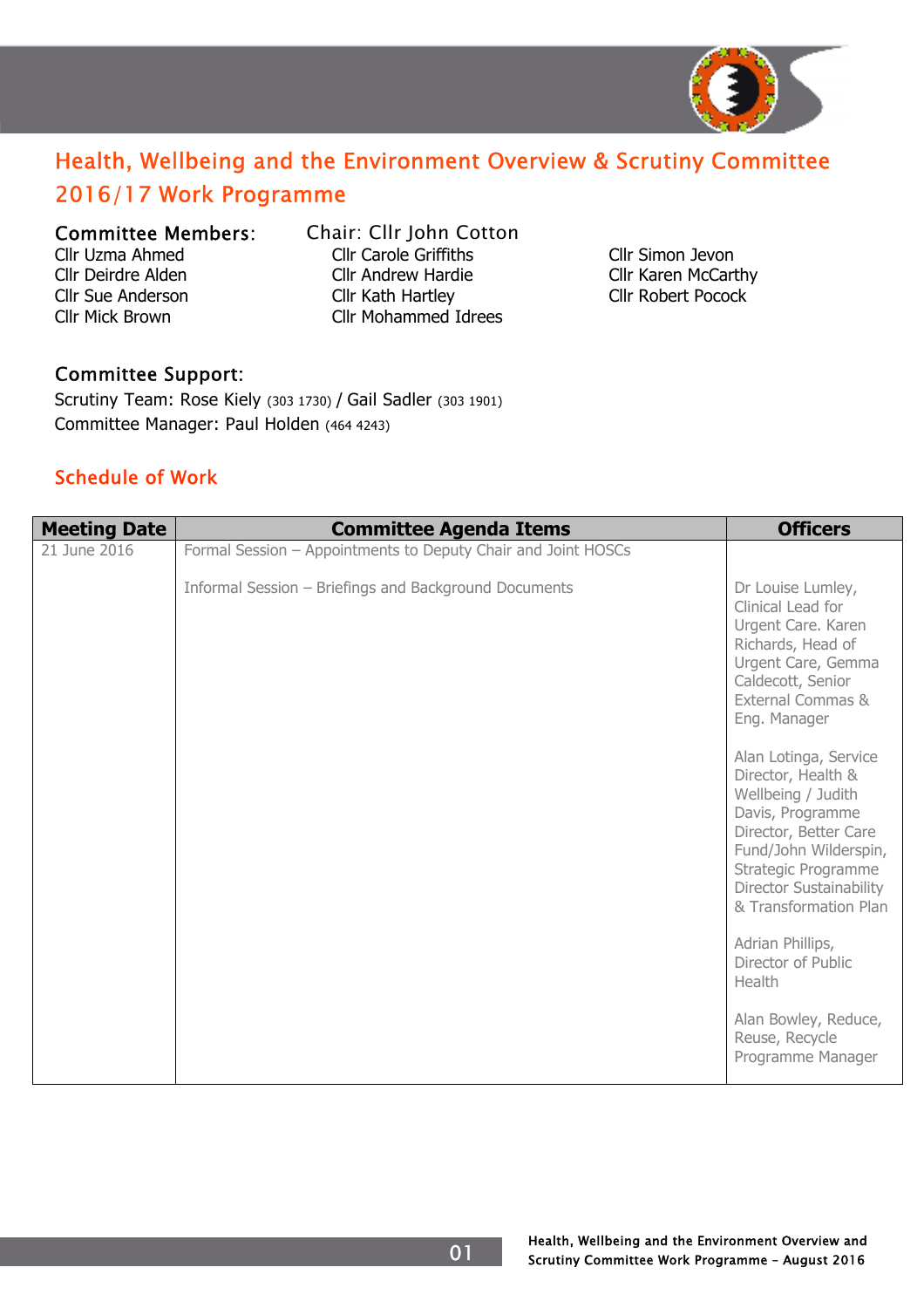

| 19 July 2016 @<br>10.00AM      | Use of Enhanced Assessment Beds including capacity in Care Centres                                                        | Diana Morgan, AD<br>Specialist Care<br>Services                                                                                                                                                            |
|--------------------------------|---------------------------------------------------------------------------------------------------------------------------|------------------------------------------------------------------------------------------------------------------------------------------------------------------------------------------------------------|
|                                | Tracking of the 'Mental Health: Working in Partnership with Criminal Justice<br>Agencies' Inquiry                         | Joanne Carney,<br>Associate Director,<br>Joint Mental Health<br>Commissioning Team,<br>CrossCity CCG,<br>Robert Devlin, Senior<br>Strategic<br>Commissioning<br>Manager, Peter Wilson,<br>Stephen Jenkins, |
| 19 July 2016 @<br>1.00PM       | From Waste to Resource Workshop                                                                                           | <b>BSMHFT</b><br>Alan Bowley, Reduce,<br>Reuse, Recycle<br>Programme Manager                                                                                                                               |
| 9 August 2016                  | Urgent Care in Birmingham<br>(including the re-procurement of NHS 111 Service)                                            | Karen Richards,<br>Associate Director of<br>Urgent Care / Carol<br>Herity, Associate<br>Director of<br>Partnerships, CrossCity<br>CCG                                                                      |
| 27 September<br>2016 @ 10.00AM | Cabinet Member for Health and Social Care<br>Birmingham & Solihull Sustainability & Transformation Plan - progress update | Cllr Paulette Hamilton/<br>Peter Hay, Strategic<br>Director, People<br><b>Directorate</b>                                                                                                                  |
|                                | Cabinet Member for Clean Streets, Recycling & Environment                                                                 | Cllr Lisa Trickett / Jon<br>Lawton                                                                                                                                                                         |
|                                | Healthwatch - Update                                                                                                      | Andy Cave, CEO,<br>Healthwatch<br>Birmingham                                                                                                                                                               |
| 27 September<br>2016 @ 2.00PM  | Tracking of the 'Tackling Childhood Obesity in Birmingham' Inquiry                                                        | Charlene Mulhern,<br>Senior Officer -<br>Collaboration,<br>Birmingham Public<br>Health                                                                                                                     |
|                                | Tracking of the 'Living Life to the Full with Dementia' Inquiry                                                           | Mary Latter, Joint<br>Commissioning<br>Manager Dementia                                                                                                                                                    |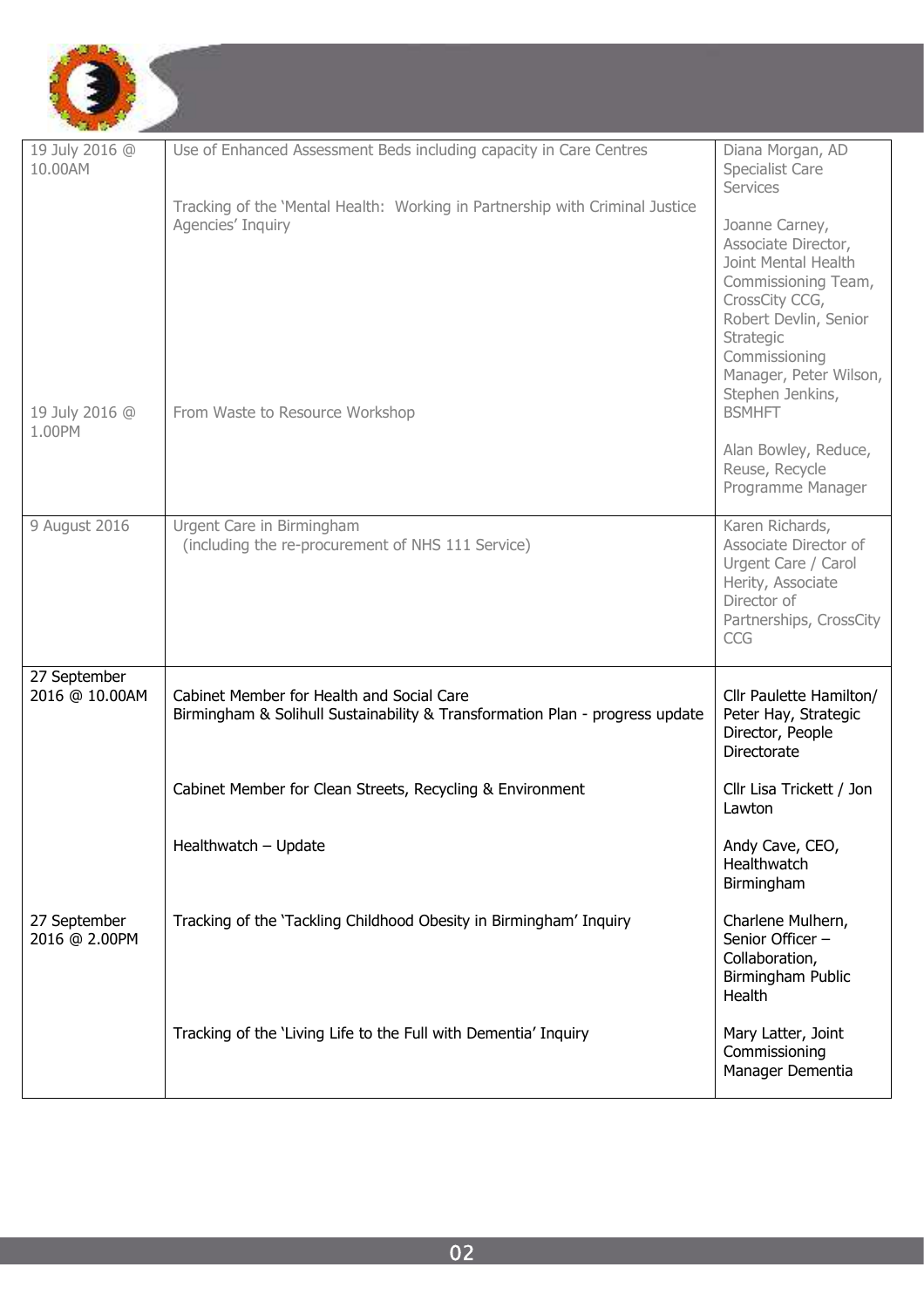

| 25 October 2016     | Urgent Care in Birmingham - Consultation Plan                                                         | Karen Richards,<br>Associate Director of<br><b>Urgent Care</b>                                                                                                          |
|---------------------|-------------------------------------------------------------------------------------------------------|-------------------------------------------------------------------------------------------------------------------------------------------------------------------------|
|                     | Mental Health Day Services                                                                            | Carol Herity, Associate<br>Director of<br>Partnerships, CrossCity<br><b>CCG</b>                                                                                         |
|                     | Update on Care Centres and Enhanced Assessment Beds                                                   | Diana Morgan, AD<br>Specialist Care<br>Services / Alison Malik,<br>Head of Service,<br>Complex & Statutory<br>Services,<br><b>Commissioning Centre</b><br>of Excellence |
|                     | West Midlands Mental Health Commission                                                                | <b>TBC</b>                                                                                                                                                              |
|                     | Forward Thinking Birmingham - Mental Health Care for 0-25s<br>(Update 6 months into the new contract) | Denise McLellan,<br>Managing Director                                                                                                                                   |
| 22 November<br>2016 | Update on Umbrella - the Sexual Health Services in Birmingham and Solihull<br>Contract                | Max Vaughan, Head of<br>Service, Universal and<br>Prevention                                                                                                            |
|                     | Sustainability & Transformation Plan - Briefing                                                       | Judith Davis, Project<br>Director STP / John<br>Wilderspin, Strategic<br>Programme Director<br><b>STP</b>                                                               |
|                     | Tracking of the 'Homeless Health' Inquiry                                                             | John Hardy, Policy &<br>Development Officer                                                                                                                             |
|                     | Birmingham Substance Misuse Recovery System- Review of first 12 months                                | John Denley, AD<br>People Directorate, Nic<br>Adamson, Director CRI                                                                                                     |
| 13 December<br>2016 | 15/16 Local Performance Account Report                                                                | Alan Lotinga, Service<br>Director Health &<br>Wellbeing                                                                                                                 |
|                     | West Midlands Challenge of Birmingham Adult Care                                                      | Alan Lotinga, Service<br>Director Health &<br>Wellbeing                                                                                                                 |
|                     | Update on the Effects of Shisha Smoking                                                               | Dr Adrian Phillips,<br>Director of Public<br>Health, Janet Bradley,<br>Alcohol & Tobacco<br>Control                                                                     |
| 17 January 2017     | Impact of Air Pollution on Health                                                                     | <b>TBC</b>                                                                                                                                                              |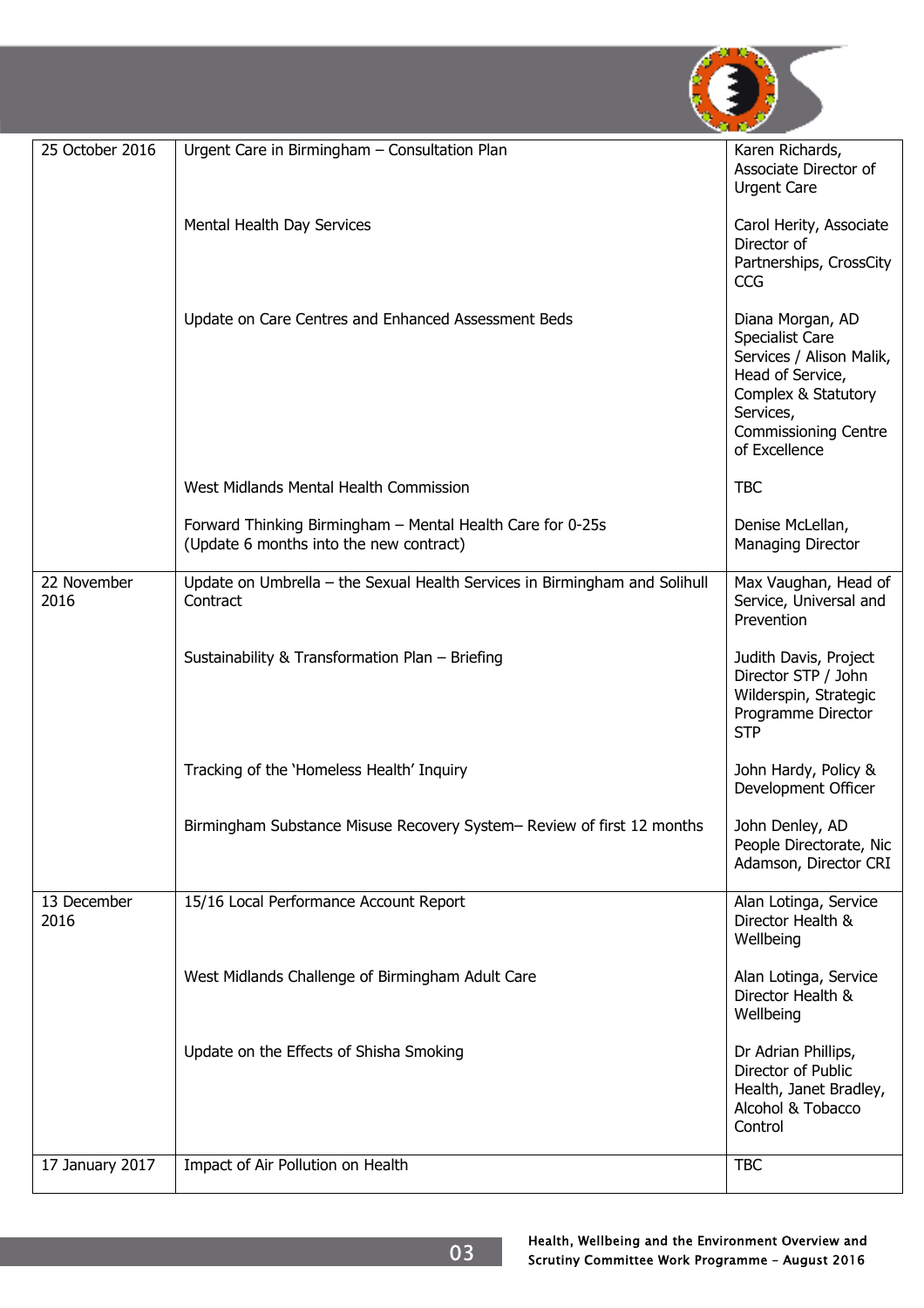

| 21 February 2017                              | Tracking report for From Waste to Resource $-$ A Sustainable Strategy for<br>2019 | Jacqui Kennedy,<br>Strategic Director -<br>Place / Chloe<br>Tringham, FWM |
|-----------------------------------------------|-----------------------------------------------------------------------------------|---------------------------------------------------------------------------|
|                                               | Tracking report for Household Recycling Centres                                   | Chloe Tringham, Fleet<br>& Waste Management                               |
| 28 March 2017                                 |                                                                                   |                                                                           |
| 25 April 2017                                 | Cabinet Member for Health and Social Care                                         | <b>Cllr Paulette Hamilton</b><br>/ Suman McCartney                        |
| Items to be scheduled in Work Programme       |                                                                                   |                                                                           |
| Mental Health Strategy (To be confirmed)<br>٠ |                                                                                   |                                                                           |
|                                               | Housing Adaptations (To be confirmed)                                             |                                                                           |

| <b>Joint Birmingham &amp; Sandwell Health Scrutiny Committee Work</b> |                                                                                                                              |                                                                                                                         |  |  |
|-----------------------------------------------------------------------|------------------------------------------------------------------------------------------------------------------------------|-------------------------------------------------------------------------------------------------------------------------|--|--|
| <b>Members</b>                                                        | Cllrs John Cotton, Carole Griffiths, Kath Hartley, Deirdre Alden, Sue Anderson                                               |                                                                                                                         |  |  |
| <b>Meeting Date</b>                                                   | <b>Key Topics</b><br><b>Contacts</b>                                                                                         |                                                                                                                         |  |  |
| 5 July 2016 at<br>$2.00pm$ in<br>Birmingham                           | Right Care Right Here - Its Evolution (transition to the Black<br>$\bullet$<br>Country Sustainability & Transformation Plan) | Jayne Salter-Scott,<br>Head of<br>Engagement,<br><b>SWBCCG</b>                                                          |  |  |
|                                                                       | Update on Sandwell and West Birmingham End of Life Care Service<br>$\bullet$                                                 | Jon Dickens, Chief<br>Operating Officer -<br>Operations,<br>SWBCCG, Sally<br>Sandal, Senior<br>Commissioning<br>Officer |  |  |
| Late October<br>TBA                                                   |                                                                                                                              |                                                                                                                         |  |  |
| Early December<br><b>TBA</b><br>Birmingham                            | Findings of Improving Day Hospice Service Consultation - Sandwell<br>$\bullet$<br>and West Birmingham CCG                    | Jon Dickens, Chief<br>Operating Officer -<br>Operations,<br>SWBCCG, Sally<br>Sandal, Senior<br>Commissioning<br>Officer |  |  |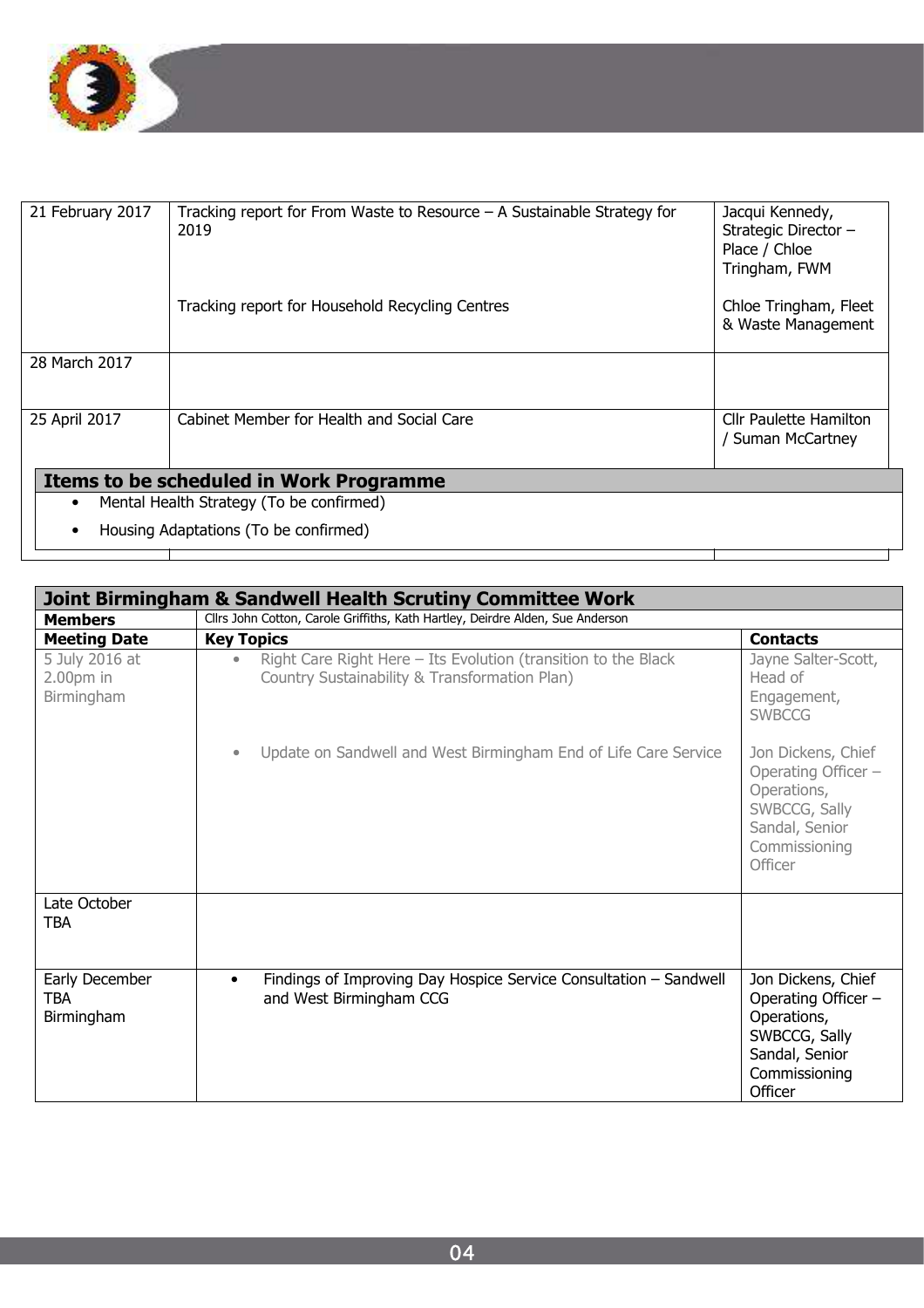

| Joint Birmingham & Solihull Health Scrutiny Committee Work |                                                                                                                                                                                                                                                |                                                                                                                                                                                                                                                                                              |  |
|------------------------------------------------------------|------------------------------------------------------------------------------------------------------------------------------------------------------------------------------------------------------------------------------------------------|----------------------------------------------------------------------------------------------------------------------------------------------------------------------------------------------------------------------------------------------------------------------------------------------|--|
| <b>Members</b>                                             | Cllrs John Cotton, Rob Pocock, Mohammed Idrees, Mick Brown, Uzma Ahmed, Andrew Hardie, Simon Jevon.                                                                                                                                            |                                                                                                                                                                                                                                                                                              |  |
| <b>Meeting Date</b>                                        | <b>Key Topics</b>                                                                                                                                                                                                                              | <b>Contacts</b>                                                                                                                                                                                                                                                                              |  |
| 27 July 2016 at<br>5.00pm<br>in Birmingham                 | NHS Procedures of Lower Clinical Value - Solihull and Birmingham<br>$\bullet$                                                                                                                                                                  | Gemma Caldecott,<br>Senior External<br>Communications &<br>Engagement Manager,<br><b>CROSSCITY CCG</b><br>Neil Walker, Chief<br>Contract &<br>Performance Officer,<br>Solihull CCG, Rhona<br>Woosey, Network &<br>Commissioning<br>Manager, B'ham South<br>Central CCG, Clinical<br>Lead TBC |  |
| 3 October 2016 at<br>6.00pm<br>in Solihull                 | <b>HoEFT</b><br>$\bullet$<br>Update on the performance/finance position<br>$\circ$<br>Report on progress made on implementing plans<br>$\circ$<br>Planned changes as a result of need to make savings to<br>$\circ$<br>address deficit issues. | Dame Julie Moore,<br>Interim Chief<br>Executive / Jacqui<br>Smith, Interim Chair /<br>Rachel Cashman,<br>Project Director,<br>Integration<br>Programmes / Kevin<br>Bolger, Interim Deputy<br>Chief Executive,<br>Improvement                                                                 |  |

| <b>West Midlands Regional Health Scrutiny Chairs Network</b> |                                                                                                                     |                                                                                                                                                              |  |
|--------------------------------------------------------------|---------------------------------------------------------------------------------------------------------------------|--------------------------------------------------------------------------------------------------------------------------------------------------------------|--|
| <b>Meeting Date</b>                                          | <b>Key Topics</b>                                                                                                   | <b>Contacts</b>                                                                                                                                              |  |
| 15 June 2016<br>10.00am                                      | The Work of the West Midlands Mental Health Commission                                                              | Steve Appleton<br>Managing Director -<br><b>Contact Consulting</b><br>West Midlands Mental<br><b>Health Commission</b><br>Secretariat and Project<br>Manager |  |
|                                                              | Mental Health Service Provision - from a provider perspective                                                       | Sue Harris, Director of<br><b>Strategy and Business</b><br>Development<br>Stephen Colman,<br>Director of Operations                                          |  |
| 5 October 2016<br>TBC                                        | Sustainability and Transformation Plans (STPs)                                                                      | Brenda Cook, CfPS                                                                                                                                            |  |
|                                                              | Scrutiny and STPs                                                                                                   |                                                                                                                                                              |  |
|                                                              | Planned Merger of the 3 Birmingham CCGs                                                                             |                                                                                                                                                              |  |
| November<br>TBC                                              | Follow up on the Implementation of the West Midlands Combined Authority<br>Mental Health Commission Recommendations | Rt Hon Norman Lamb<br>MP, Chair of the<br><b>Commission TBC</b>                                                                                              |  |